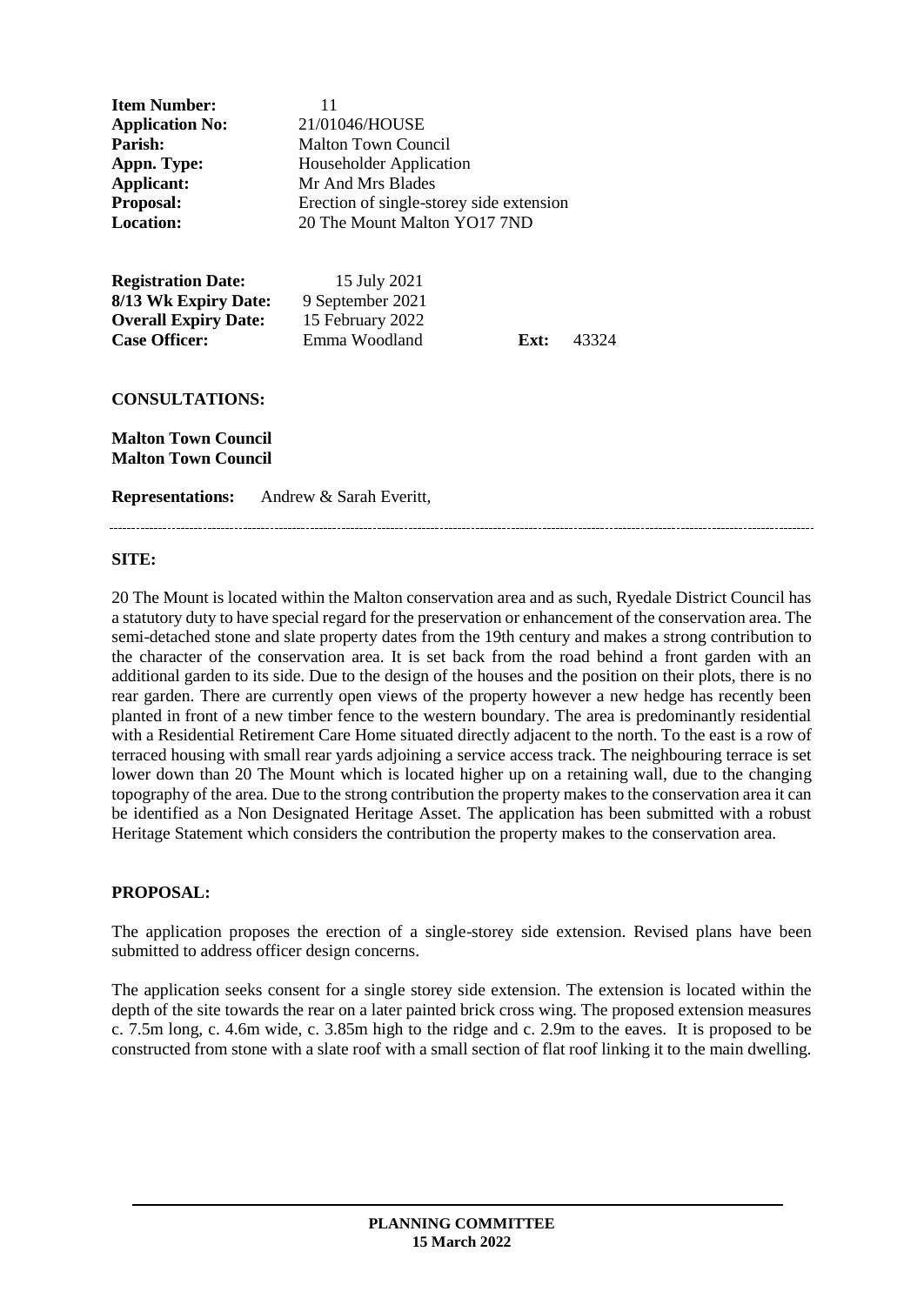## **RELEVANT PLANNING HISTORY:**

20/01177/HOUSE-Erection of two storey side extension following removal of existing double garage-Withdrawn

21/00010/HOUSE-Installation of part recessed hot tub with patio surround and installation of privacy screens (part retrospective)- Approved

## **POLICIES:**

SP12 - Heritage SP16- Design SP20- Generic Development Management Issues National Planning Policy Framework

### **APPRAISAL:**

The principle considerations are whether the proposed development preserves the character or appearance of the conservation area and will not have a material adverse impact on the amenity of the occupants of neighbouring dwellings by being an over bearing presence.

Heritage

20 The Mount is a sizeable property set within reasonably generous grounds. The form of the property is one of a long linear dwelling running down the length of the plot. The application is for a single storey side extension set c.30m back from the pavement edge of The Mount within the depth of the site. Taking on board the lack of rear garden, the only position for an extension is to the side or front of the dwelling.

Due to its open position, the proposed extension will be visible from public positions within the conservation area, however a new fence and access gates bounding the road to the front and additional screening and planting has recently been undertaken to the front boundary creating a screening effect.

The application has been revised to better reflect the character of the conservation area in that the design is more modest and more akin to a detached ancillary building set off from the principle dwelling with its gable end facing the highway. This responds to the established hierarchy within the property of a simple less fussy structure towards the rear of the site which is modest in scale and architectural detail. The presence of small domestic garage type buildings in this manner is a noted characteristic of the conservation area. In addition, the remaining garden is retained at a generous size preserving that positive element of the conservation area. It is considered that the proposal retains the character of the conservation area of large houses in generous plots.

### Neighbouring Amenity

Although the development site is in an elevated position in relation to the neighbouring properties to the east, it is considered that due to the single storey height of the proposal, the presence of an existing shed in the intervening ground between the proposed extension and boundary, and the set off position from the rear boundary of c. 3.25m, that there will not be an overbearing impact on the occupants of those properties.

### **Other Matters Including Consultation Responses Received:**

Concerns have been raised by neighbours regarding design with specific reference to the gable form of the proposed extension and that it is not in keeping with the original property. The Town Council has objected to the proposal on design grounds.